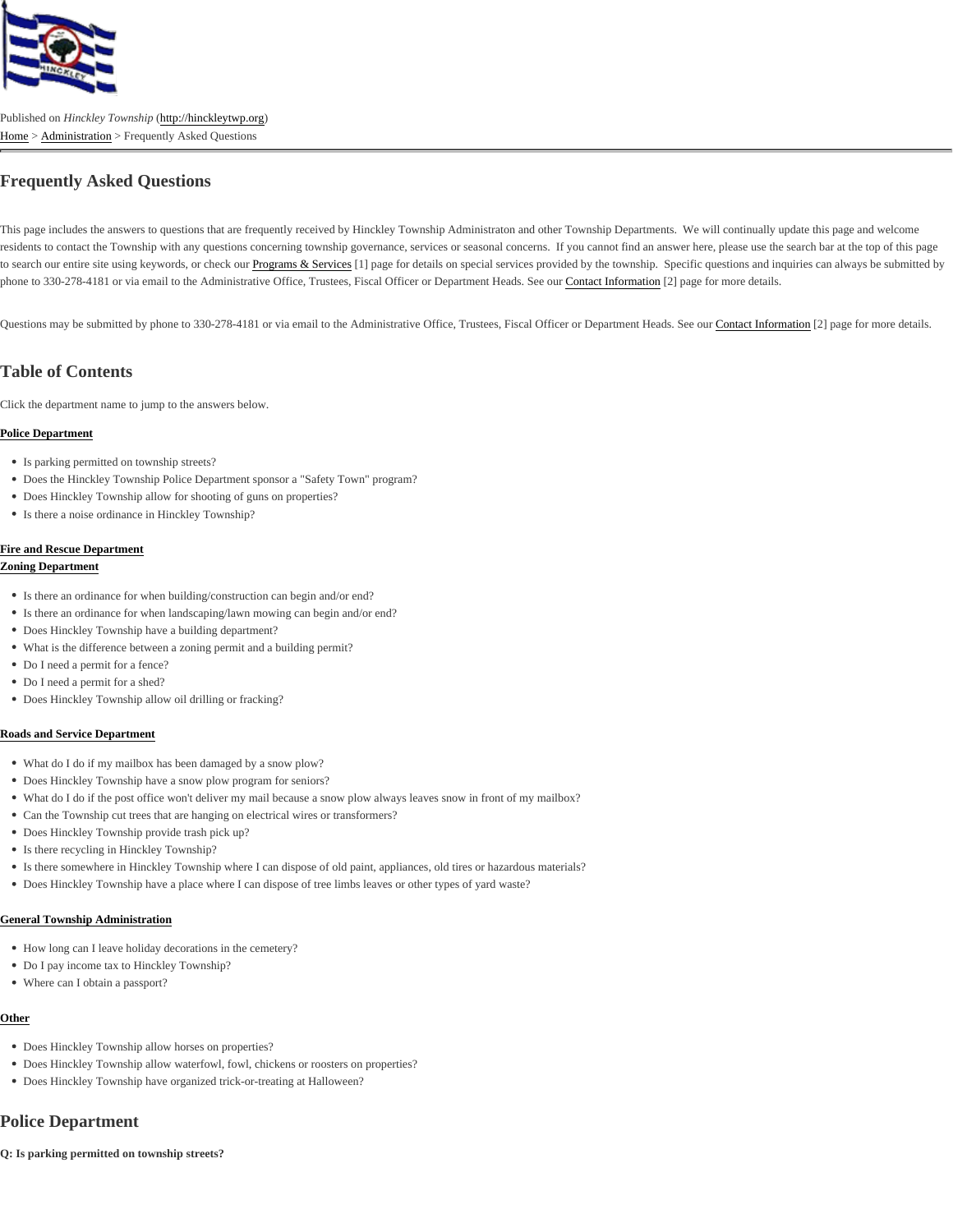A: Chapter 4511 of the Ohio Motor Vehicle Laws and a Township Resolution establish guidelines for the regulation of street parking within the jurisdictional boundaries of Hinckley Town Generally speaking, street parking is prohibited where appropriate signage is posted. However, exceptions may be made on a case by case basis for special situations, such as drivewa visitor overflow or other similar situations. Temporary parking may be granted for the previously stated situations by contacting the Police Department at 330-278-7161. Please be advise cannot be parked so as to block driveways or sidewalks, or impede access to fire h**Rteasesclick here for the complete resolution text**.

Q: Does the Hinckley Township Police Department sponsor a "Safety Town" program?

A: The Hinckley Police Department no longer sponsors its own Safety Town program. Instead, we partner with the Highland School District, Medina County Sheriff?s Office, Granger Town Sharon Township to provide this very valuable opportunity to the youth of our community. Classes are held annually during the summer months at Granger Elementary School located at For more information, including the enrollment process and scheduled dates, contact program coordinator Deputy Sharon Centner @ 330-461-0966.

Q: Does Hinckley Township allow for shooting of guns on properties?

A: Refer to the ORC as it pertains to townships and the Hinckley Township Zoning Regulations. If property purchased and/or property owner has questions recommend contacting the P for protocol.

#### [back to top

# Fire and Rescue Department

#### [back to top

# Zoning Department

Refer to the Zoning Resolution for applicable zoning regulations.

- Q: Is there an ordinance for when building/construction can begin and/or end?
- A: No. There is no resolution regarding construction hours. It usually occurs within dawn and dusk.
- Q: Is there an ordinance for when landscaping/lawn mowing can begin and/or end?
- A: No. There is no resolution regarding lawn maintenance hours. It usually occurs within dawn and dusk.
- Q: Does Hinckley Township have a building department?

A: No. Hinckley Township has a Zoning Department. When constructing or erecting anything with a fixed location on the ground or attached to something having a fixed location on the g resting upon the ground including but not limited to signs, buildings sheds, fences, swimming pools, ponds and lakes in Hinckley Township it is necessary to obtain a zoning permit from Township and a building permit from Medina County (contact the Medina County Building Department for their requirements). You may call the Zoning Department for details.

- Q: What is the difference between a zoning permit and a building permit?
- A: Zoning deals with the location of structures on a piece of property and building deals with the structural integrity of the structure.
- Q: Do I need a permit for a fence?

A: Yes, a permit for a fence is requiredthe fence is 6 feet in height or higher, you must contact Medina County for their building requiremdentsain a permit from Medina County. Additionally in a sub-division or development, contact your Home Owner's Association (HOA) and refer to your deed restrictions for applicable requirements. Plans for the fence should include a dra fence and location, and the property lines. Refer to the Zoning Regulations for more details.

Q: Do I need a permit for a shed?

A: Yes, a permit is required for sheds, even if equal to or less than 200 square feet. All setback requirements shall be met in accordance to the Hinckley Township Zoning Regulations.

Q: Does Hinckley Township allow oil drilling or fracking?

A: The township has no authority over the wells, fracking, nor additional information. Refer to the Ohio Department of Natural Resources.

# [back to top

# Roads and Service Department

Q: What do I do if my mailbox has been damaged by a snow plow?

A: First, determine if you?re road is maintained by Hinckley Township, Medina County or ODOT by consulton Enguntabip Roads mang]. If you live on a road maintained by Hinckley Township, please call the Hinckley Township Service Department at 330-225-2276 or Hinckley Township Administrative offices at 330-278-4181. The Hinckley Township Service Department will e mailbox or replace it with a standard mailbox. If you prefer to fix or replace your mailbox yourself, Hinckley Township will reimburse you up to \$25.00. Please bring your receipt to the Hinckley Township Administrative Offices for reimbursement. If your mailbox post needs to be replaced, it will be replaced as soon as possible in the spring, until that time it will be repaired so yo your mail. If you live on a road maintained by Medina County please call the Medina County Highway Maintenance Garage at 330-764-8780, and if you live on a road maintained by OD 330-723-0091.

Q: Does Hinckley Township have a snow plow program for seniors?

A: Hinckley Township has a Senior Snow Plow Program for seniors or disabled individuals who meet certain income requirements. There is an application on the website as well as the requirements. The application can be submitted at the Hinckley Township Administrative Offices, along with the required income statement. Anyone who qualifies for the Senior Snow F will receive 8 vouchers to be used during the season, no additional vouchers will be issued, therefore, it is important to only call for snowplowing when there is 4? or more of snow.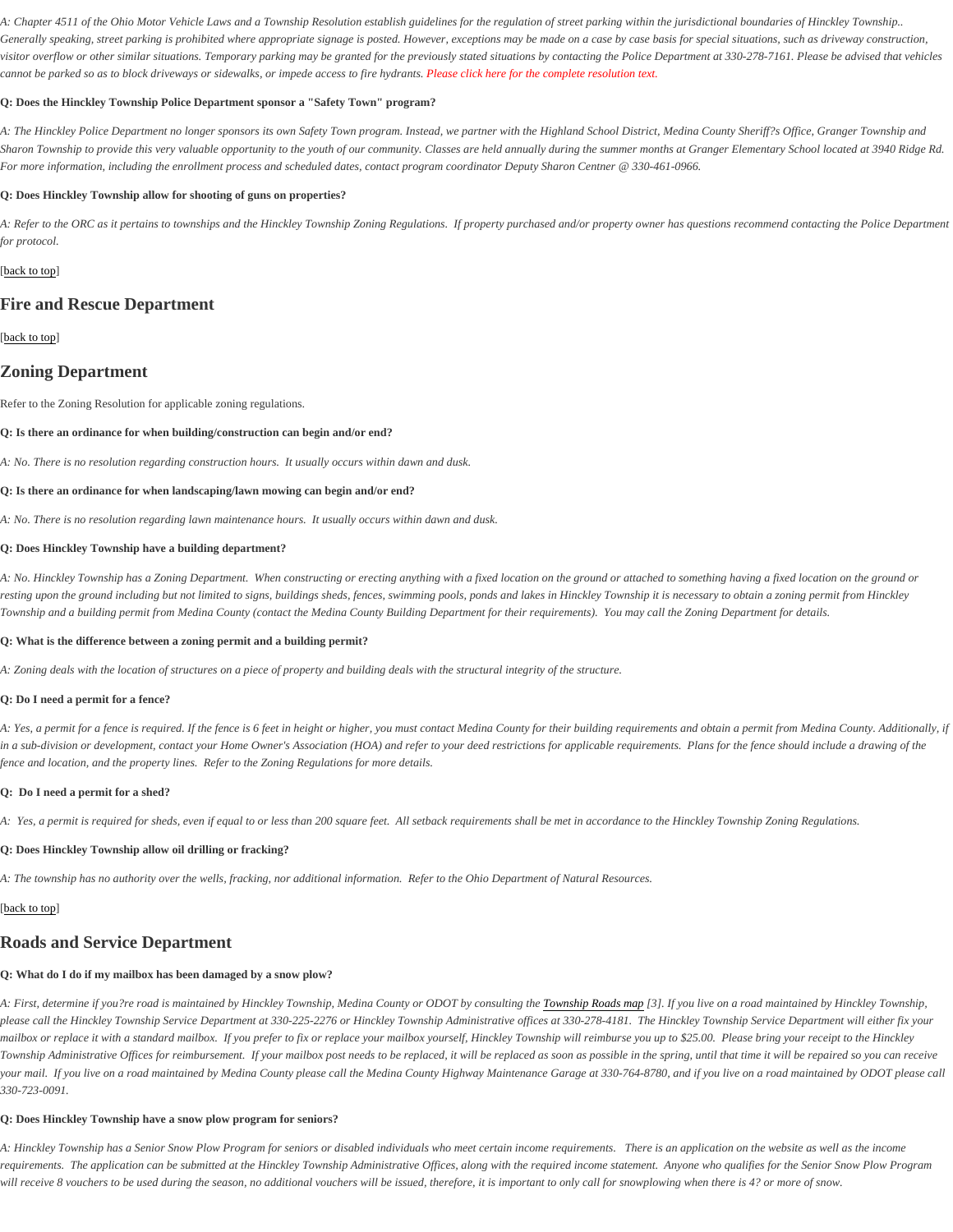Q: What do I do if the post office won't deliver my mail because a snow plow always leaves snow in front of my mailbox?

A: It is the resident?s responsibility to keep the area clean by their mailbox so mail can be delivered.

Q: Can the Township cut trees that are hanging on electrical wires or transformers?

A: No. This is out of the township authority. You may contact the utilities company. If a leaning tree is in the road right of way, the Service Department may be able to remove limb or debt

Q: Does Hinckley Township provide trash pick up?

A: No. The Hinckley Township Trustees, by Resolution, created a solid waste amd recycling district for Hinckley Township. After a competitive bid process, Hinckley Township awarded year contract effective February 3, 2020 for all residential refuse and recycling collection to Kimble Recycling & Disposal, Inc, (Kimble). Residents must contact Kimble directly to establis select the service level desired, and ask related service questions by calling 1-800-201-0005 out the service @kimblecompanies. $d\phi$ 

# Q: Is there recycling in Hinckley Township?

A: In addition to the service levels offered through Kimble Recycling and Disposal, Hinckley Township has Kimble Recycling bins located at the northwest corner of the Administration Bu Hall) parking lot. You may also take newspapers, magazines, phone books and cardboard to either Our Saviour Lutheran Church across from Hinckley Elementary School or at Our Lady Catholic Church on Ridge Road, north of 303. All proceeds from the recycling go toward purchasing goods for the food pantires. The Medina County Central Processing Facility (330-76 supports recycling efforts.

Q: Is there somewhere in Hinckley Township where I can dispose of old paint, appliances, old tires or hazardous materials?

A: No. Please call the Medina County Central Processing Facility (330-769-1273) for information on how to dispose of these types of items. You may also contact the Medina County So Department (330-769-1273) or (1-800-968-7273). Websitew.recyclemedinacounty.cqfoj

Q: Does Hinckley Township have a place where I can dispose of tree limbs leaves or other types of yard waste?

A: No. Please contact your rubbish company to find out if they will dispose of that type of waste.

#### [back to top

# General Township Administration

Q: How long can I leave holiday decorations in the cemetery?

A: Christmas decorations can remain from November 15 through the end of March. Decorations for any other holiday can remain 60 days after the holiday.

Q: Do I pay income tax to Hinckley Township?

A: No. There are no income taxes in townships.

Q: Where can I obtain a passport?

A: Currently, in addition to the Medina County License Bureau, the Medina County District Library now offers Passport Service and photos at the Medina and Brunswick locations. To ge information about how to get your passport vistip://mcdl.info/INFO/SERVICES/passports.asp

#### [back to top

## **Other**

Q: Does Hinckley Township allow horses on properties?

A: Yes. However, if the property is part of a sub-division or development where there is a Home Owners Association (HOA), you must review the sub-divisions or developments HOA byl restrictions of the sub-division or development to determine if horses are permissible. To obtain HOA bylaws or deed restrictions you may contact the Medina County Recorder?s Office

Q: Does Hinckley Township allow waterfowl, fowl, chickens or roosters on properties?

A: Under state law, there are no restrictions or laws to enforce to keep fowl of any type from running anywhere.

Q: Does Hinckley Township have organized trick-or-treating at Halloween?

A: Hinckley Township does not designate a night for Trick or Treat. The township does not encourage this event due to the fact that most of the roads are rural and as such can be dangerous

# [back to top

Although this web site is the official site for Hinckley Township, it is for informational purposes only. It is not the official record of Hinckley Township; the official records are maintained at Administration Building.

#### Powered b[y Drupal](https://www.drupal.org)